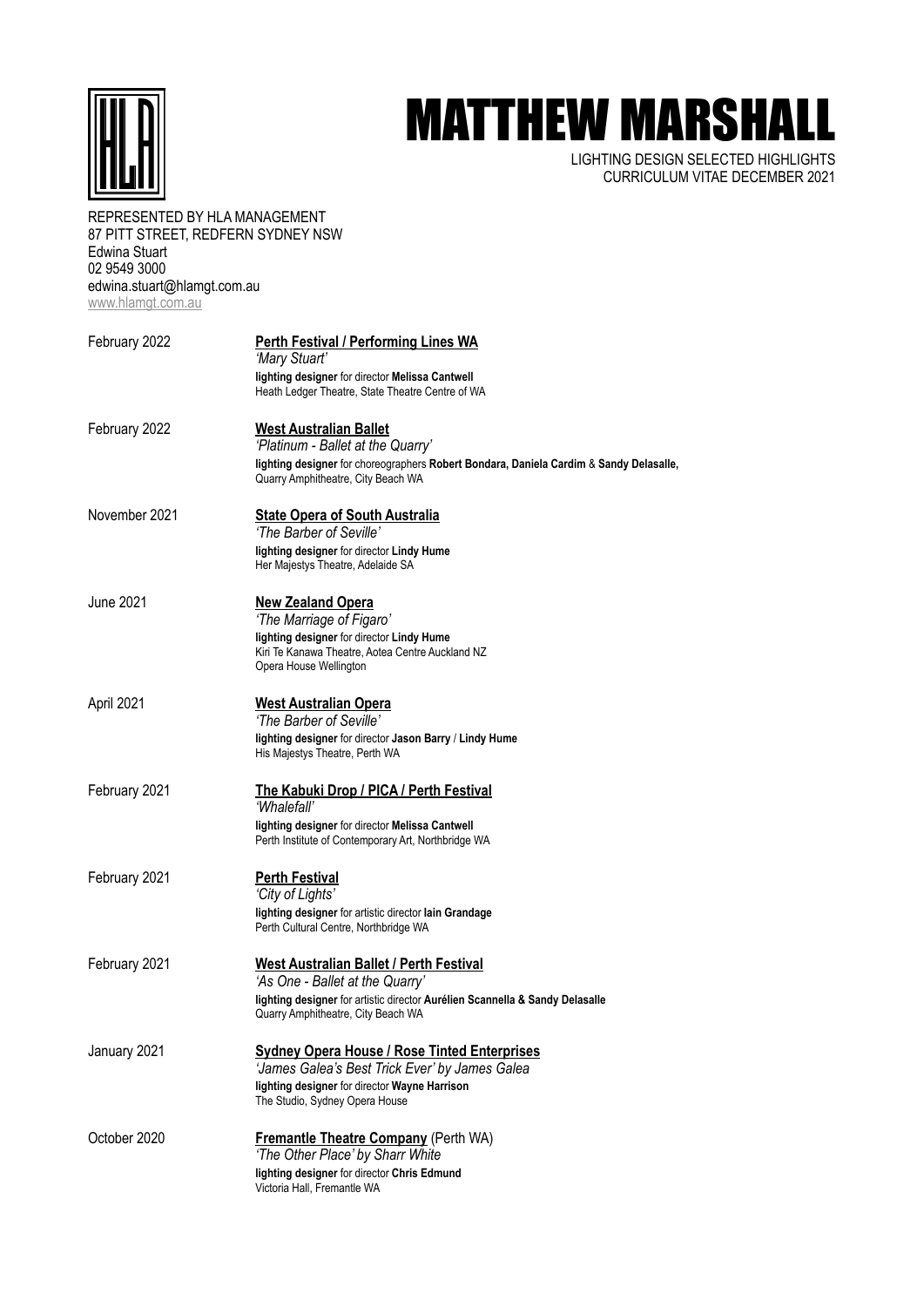| September 2020 | <b>Navel Enterprises Pty Ltd (Sydney NSW)</b><br>'Absence of You' music video by Tim Minchin                                                                  |  |
|----------------|---------------------------------------------------------------------------------------------------------------------------------------------------------------|--|
|                | lighting designer for director Ben Lucas<br>The Rechabitel, Northbridge Perth WA                                                                              |  |
| February 2020  | <b>Organised Pandemonium (Sydney NSW)</b><br>'VELVET Rewired'                                                                                                 |  |
|                | lighting designer for director Craig Ilott<br>Magic Mirrors Spiegeltent, Gluttony - Adelaide Fringe                                                           |  |
| January 2020   | <b>Intimate Spectacle / Sydney Festival / Adelaide Festival (Sydney NSW)</b><br>'Two Crews'                                                                   |  |
|                | lighting designer for choreographer Nick Power<br>Bay 20, Carriageworks Sydney<br>Space Theatre, Adelaide Festival Centre, Adelaide                           |  |
| October 2019   | <b>Seattle Opera</b> (Seattle, WA)<br>'Cinderella'                                                                                                            |  |
|                | lighting designer for director Lindy Hume<br>McCaw Hall, Seattle USA                                                                                          |  |
| October 2019   | <b>New Zealand Opera (Auckland NZ)</b><br>'Turn Of The Screw'                                                                                                 |  |
|                | lighting designer for director Thomas de Mallet Burgess<br>The Opera House, Wellington                                                                        |  |
| June 2019      | <b>New Zealand Opera (Auckland NZ)</b><br>'The Barber of Seville'                                                                                             |  |
|                | lighting designer for director Lindy Hume<br>ASB Theatre, Aotea Centre, Auckland                                                                              |  |
| May 2019       | <b>Norwegian Cruise Lines (Tampa, Florida)</b><br>'Velvet' on NCL Breakaway<br>lighting designer for director Craig Ilott                                     |  |
|                | The Spiegeltent, Norwegian Breakaway Cruise Ship                                                                                                              |  |
| March 2019     | Tulsa Ballet (Tulsa, Oklahoma)<br>'Tchaikovsky' (World Premiere)                                                                                              |  |
|                | lighting designer for choreographer Ma Cong<br>Chapman Music Hall, Tulsa Performing Arts Centre                                                               |  |
| January 2019   | <b>Sydney Festival / Peter Rix Management (Sydney)</b><br>'Pigalle' (World Premiere)                                                                          |  |
|                | lighting designer for director Craig Ilott<br>Magic Mirrors Spiegeltent, Hyde Park                                                                            |  |
| November 2018  | <b>Oper Leipzig</b> (Leipzig, Germany)<br>'Carmen'<br>lighting designer for director Lindy Hume                                                               |  |
| October 2018   | Leipzig Opera House                                                                                                                                           |  |
|                | Norwegian Cruise Lines (Tampa, Florida)<br>'Velvet' on NCL Jewel<br>lighting designer for director Craig Ilott                                                |  |
| September 2018 | Stardust Theatre, Norwegian Jewel Cruise Ship<br>Marrugeku / Centre Culturel Tijbaou (Sydney/New Caledonia)                                                   |  |
|                | 'Le Dernier Appel' (World Premiere)<br>lighting designer for choreographer Serge Aimé Coulibaly<br>Jean Marie Tjibaou Cultural Centre, Noumea - New Caledonia |  |
| August 2018    | <b>Bell Shakespeare Company (Sydney)</b><br>'The Misanthrope' (World Premiere)                                                                                |  |
|                | lighting designer for director Lee Lewis<br>Playhouse Theatre, Sydney Opera House                                                                             |  |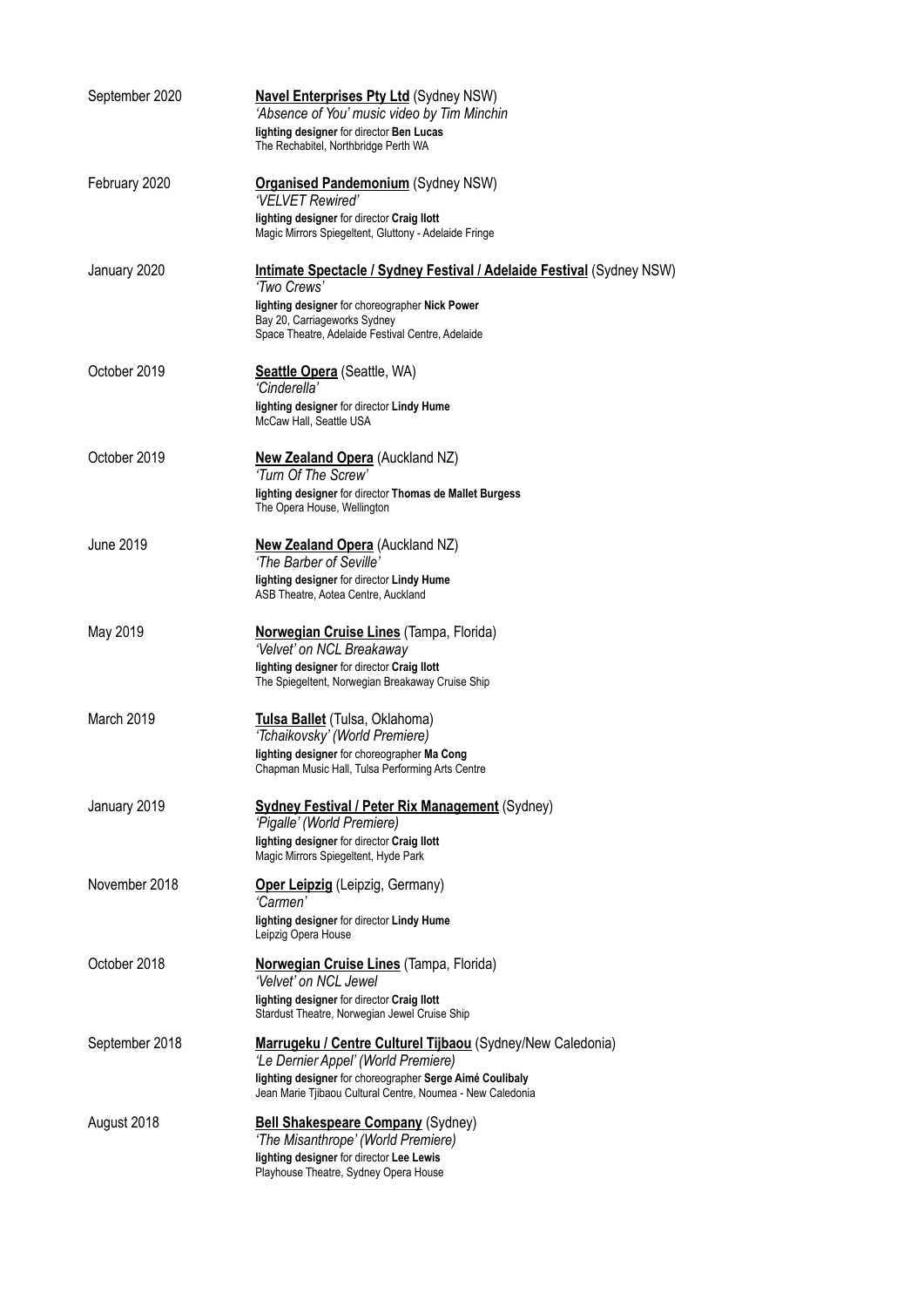| August 2018      | <b>Roundhouse Theatre (London)</b><br>'Club Swizzle'<br>lighting designer for artistic director Brett Haylock                                                                                                            |
|------------------|--------------------------------------------------------------------------------------------------------------------------------------------------------------------------------------------------------------------------|
| <b>July 2018</b> | Roundhouse Theatre, Camden Town - London<br>David Atkins Enterprises / Live Performance Australia<br>'2018 Helpmann Awards Ceremony'<br>lighting designer for director David Atkins<br>Capitol Theatre, Haymarket Sydney |
| March 2018       | <b>Opera Australia</b> (Sydney)<br>'La Bohéme' Handa Opera on Sydney Harbour<br>lighting designer for director Andy Moreton<br>Sydney Harbour                                                                            |
| January 2018     | Shake & Stir / QPAC (Brisbane)<br>'American Idiot'<br>lighting designer for director Craig Ilott<br>Concert Hall, Sydney Opera House & National Tour                                                                     |
| November 2017    | Royal Swedish Opera (Stockholm)<br>'Askungen'<br>lighting designer for director Lindy Hume<br>Opera Theatre, Stockholm                                                                                                   |
| October 2017     | <b>Seattle Opera</b><br>'The Barber of Seville'<br>lighting designer for director Lindy Hume<br>McCaw Hall, Seattle                                                                                                      |
| November 2016    | Tropicana Casino (Las Vegas)<br>'Band of Magicians'<br>lighting designer for director Craig Ilott<br>Tropicana Theatre, Las Vegas                                                                                        |
| October 2016     | <b>San Diego Opera</b><br>'La Cenerentola'<br>lighting designer for director Lindy Hume<br>San Diego Civic Theatre                                                                                                       |
| October 2016     | <b>Auckland Theatre Company (Auckland)</b><br>'Billy Elliot'<br>lighting designer for director Colin McColl<br>ASB Waterfront Theatre, Auckland                                                                          |
| March 2016       | Oper Leipzig (Leipzig, Germany)<br>'La Cenerentola'<br>lighting designer for director Lindy Hume<br>Leipzig Opera House                                                                                                  |
| February 2016    | <b>Perth International Arts Festival</b><br>'Home' Perth Festival 2016 Opening Event<br>lighting designer for director Nigel Jamieson<br>Langley Park, Perth                                                             |
| December 2015    | Dreamworld Gold Coast / JB Worldwide Events<br>'Beatbox' light show<br>lighting designer for director Ignatious Jones<br>Dreamworld Theme Park, Gold Coast                                                               |
| November 2015    | <b>Sydney Dance Company</b><br>'New Breed'<br>lighting designer for artistic director Rafael Bonachela<br>Theatre im Pfalzbau, Ludwigshafen Germany                                                                      |
| January 2015     | <b>Sydney Festival</b><br>'The Domain'<br>lighting designer for Symphony In The Domain / Seu Jorge / Beat The Drum - Triple J's 40th Birthday Concert<br>The Domain, Sydney                                              |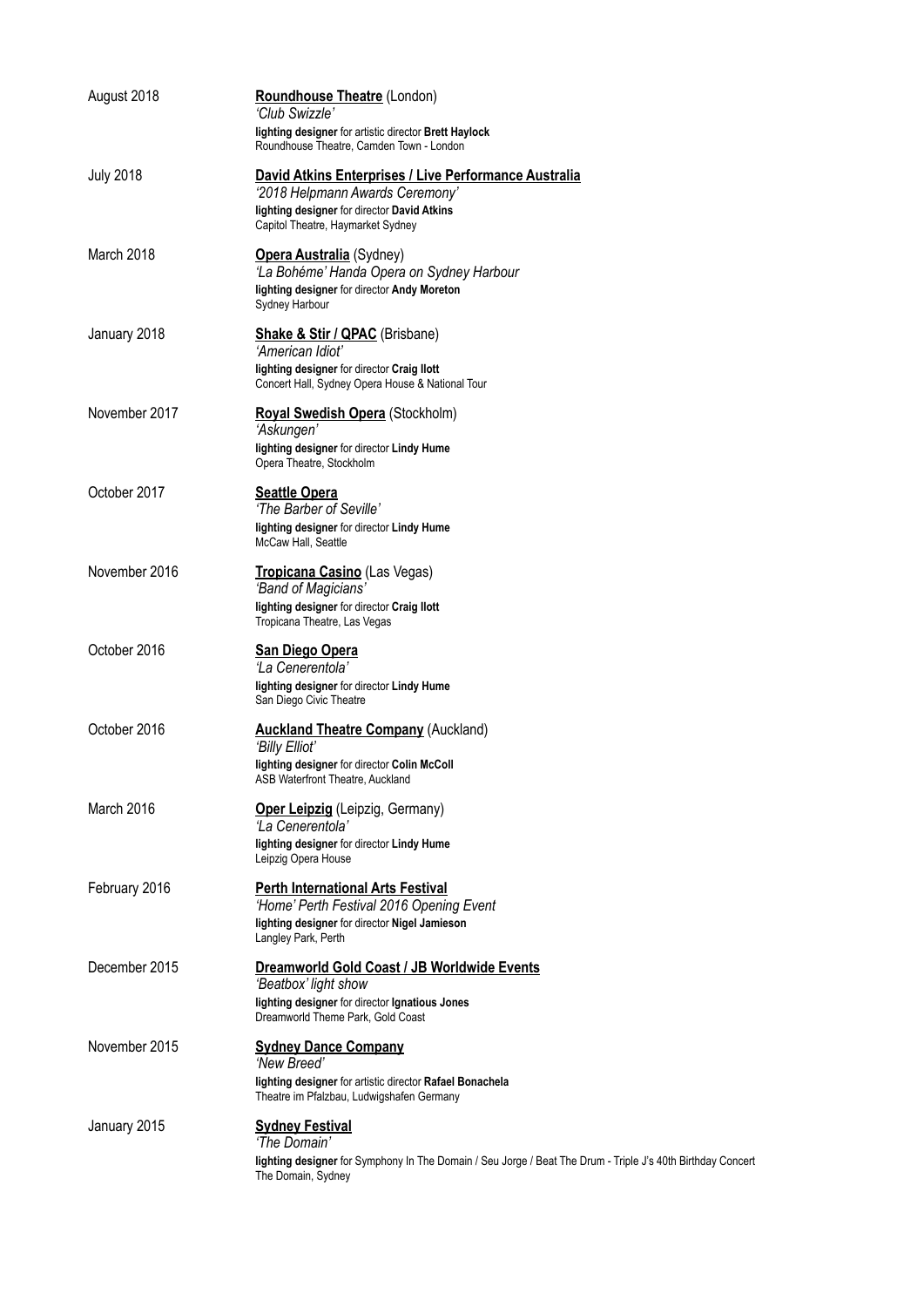| October 2012                                                                                                                    | <b>Sydney Theatre Company</b><br>'Sex With Strangers' by Laura Eason (Australian Premiere)<br>lighting designer for director Jocelyn Moorhouse<br>Wharf 1, Sydney Theatre Company, Sydney NSW                                 |  |
|---------------------------------------------------------------------------------------------------------------------------------|-------------------------------------------------------------------------------------------------------------------------------------------------------------------------------------------------------------------------------|--|
| August 2012                                                                                                                     | <b>New Zealand Dance Company</b> (Auckland)<br>'Language of Living' (World Premiere)<br>lighting designer for artistic director Shona McCullagh<br>ASB Theatre, Ateoa Centre, Auckland NZ                                     |  |
| March 2012                                                                                                                      | <b>Sydney Opera House / David Binder Productions</b><br>"This Is Our Youth' by Kenneth Lonergan<br>lighting designer for director Mark Brokaw<br>Drama Theatre, Sydney Opera House                                            |  |
| January 2012                                                                                                                    | <b>Sydney Festival / Festival First Night</b><br>'Trocadero Dance Palace' Elizabeth Street Stage<br>lighting designer for director Kris Stewart<br>Outdoor Stage, Elizabeth Street / Martin Place, Sydney NSW                 |  |
| January 2010                                                                                                                    | <b>Sydney Festival</b><br>'Smoke & Mirrors' by Craig Ilott and iOTA (World Premiere)<br>lighting designer for director Craig Ilott<br>Sydney Festival 2010/11, Adelaide Cabaret Festival, Edinburgh Fringe, Auckland Festival |  |
| Nov 2009 - 2016                                                                                                                 | <b>Sydney Theatre Company</b><br>'The Wharf Revue'<br>by Jonathon Biggins, Drew Forsythe and Phillip Scott<br>lighting designer for director Jonathon Biggins for 8 years                                                     |  |
| March 2009                                                                                                                      | <b>Perth International Arts Festival</b><br>'A Flowering Tree' by John Adams<br>lighting designer for director Patrick Nolan<br>Perth Concert Hall, Perth WA                                                                  |  |
| August 2008                                                                                                                     | <b>Black Swan State Theatre Company (Perth)</b><br>'Far Away' by Carol Churchill (WA Premiere)<br>lighting designer for director John Sheedy<br>Playhouse Theatre, Perth WA                                                   |  |
| February 2006                                                                                                                   | <b>Perth International Arts Festival</b><br>'Candide' by Leonard Bernstein<br>lighting designer for director Lindy Hume<br>Perth Concert Hall, Perth WA                                                                       |  |
| January 2003                                                                                                                    | <b>Perth International Arts Festival</b><br>'Gotterdammerung' - Twilight of the Gods' (WA Premiere)<br>lighting designer for director Neill Gladwin & conductor Lionel Friend,<br>Perth Concert Hall. Perth WA                |  |
| Dec 2000 - Jan 2001                                                                                                             | <b>Opera Australia</b> (Sydney)<br>'Il Trovatore' by Giuseppe Verdi<br>assistant to lighting designer Mark Howett for director Tayla Masel<br>Opera Theatre, Sydney Opera House, NSW                                          |  |
| <b>EDUCATION</b>                                                                                                                |                                                                                                                                                                                                                               |  |
| 1998 - 2000<br><b>West Australian Academy of Performing Arts</b><br>(Advanced Diploma of Performing Arts - Production & Design) |                                                                                                                                                                                                                               |  |
| 1993 - 1997<br><b>Leeming Senior High School</b><br>(Certificate of Secondary Education)                                        |                                                                                                                                                                                                                               |  |